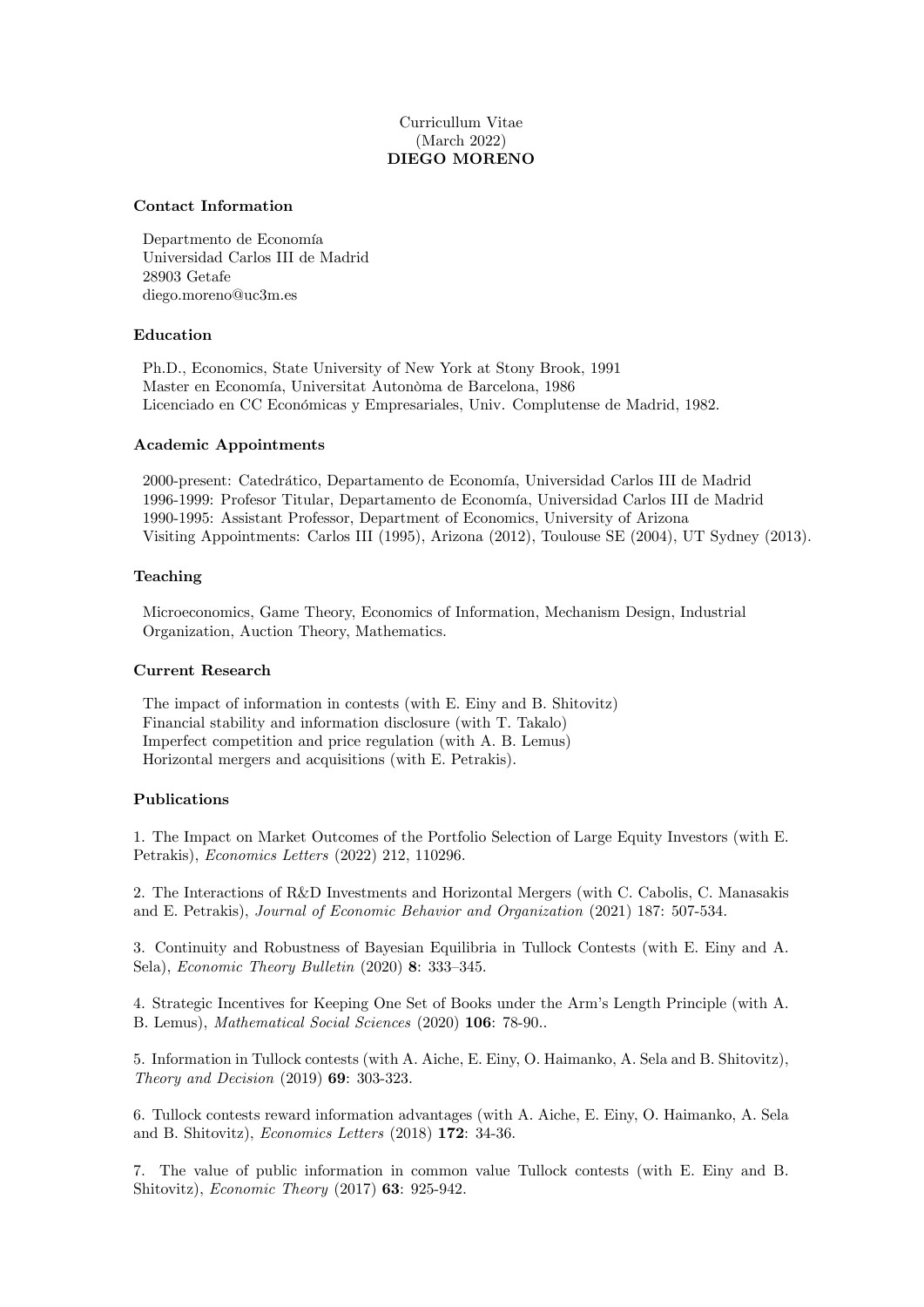8. Reserve prices in auctions with entry when the seller is risk averse (with J. Wooders), Economics Letters (2017) 154: 6-9.

9. Price caps with capacity precommitment (with A. B. Lemus), International Journal of Industrial Organization  $(2017)$  50: 131-158.

10. Optimal bank transparency (with T. Takalo), Journal of Money, Credit and Banking (2016) 48: 203-231.

11. Dynamics markets for lemons: performance, liquidity and policy intervention (with J. Wooders), Theoretical Economics (2016) 11: 601-639.

12. Equilibrium existence in Tullock contests with incomplete information (with E. Einy, O. Haimanko, A. Sela and B. Shitovitz), Journal of Mathematical Economics (2015) 61: 241-245.

13. Strategy-proof allocation mechanisms for economies with public goods (with M. J. Moscoso) Economic Theory (2013) 52: 315-336.

14. Auctions with heterogeneous entry costs (with J. Wooders), RAND Journal of Economics (2011) 42: 313-336.

15. On the existence of Bayesian Cournot equilibrium (with E. Einy, O. Haimanko and B. Shitovitz), Games and Economic Behavior (2010) 68: 77-94.

16. Decentralized trade mitigates the lemons problem (with J. Wooders), International Economic Review (2010) 51: 383-399.

17. Uniform continuity of the value for zero-sum games with differential information (with E. Einy, O. Haimanko and B. Shitovitz), Mathematics of Operations Research (2008) 33: 552-560.

18. Capacity precommitment and price competition yield Cournot outcomes (with L. Ubeda), Games and Economic Behavior (2006) 56: 323-332.

19. On the continuity of equilibrium and core correspondences in economies with differential information (with E. Einy, O. Haimanko and B. Shitovitz), Economic Theory (2005) 26: 793-812.

20. Coalition-proof supply function equilibria in oligopoly (with J. Delgado), Journal of Economic Theory (2004) 114: 231-254.

21. The value of public information in Cournot oligopoly (with E. Einy and B. Shitovitz), Games and Economic Behavior (2003) 44: 272-285.

22. Information advantage in Cournot oligopoly (with E. Einy and B. Shitovitz), Journal of Economic Theory (2002) 106: 151-160.

23. Prices, delay and the dynamics of trade (with J. Wooders), Journal of Economic Theory (2002) 104: 304-339.

24. The bargaining set of a large exchange economy with differential information (with E. Einy and B. Shitovitz), Economic Theory (2001) 18: 473-484.

25. Competitive and core allocations in large economies with differential information (with E. Einy and B. Shitovitz), Economic Theory (2001) 18: 321-332.

26. On the core of an economy with differential information (with E. Einy and B. Shitovitz), Journal of Economic Theory (2000) 94: 262-270.

27. Rational expectations equilibria and the ex-post core of an economy with asymmetric infor-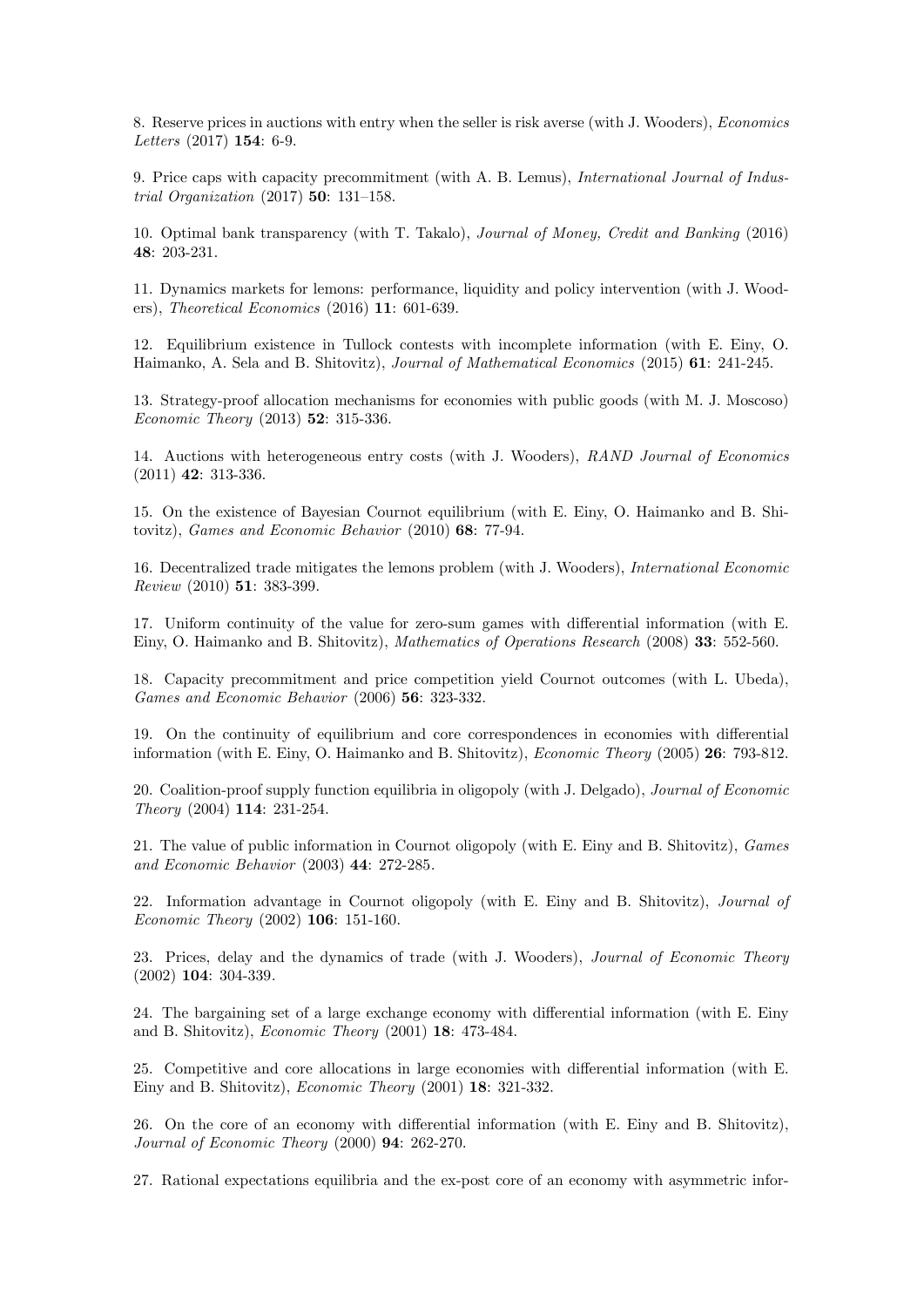mation (with E. Einy and B. Shitovitz), Journal of Mathematical Economics (2000) 34: 527-535.

28. The asymptotic nucleolus of large monopolistic market games (with E. Einy and B. Shitovitz), Journal of Economic Theory (1999) 89: 186-206.

29. The core of a class of non-atomic games which arise in economic applications (with E. Einy and B. Shitovitz), International Journal of Game Theory (1999), 28: 1-14.

30. Strategy-proof allocation mechanisms for pure public good economies when preferences are monotonic, Economic Theory (1999) 13: 183-197.

31. An experimental study of communication and coordination in noncooperative games (with J. Wooders), Games and Economic Behavior (1998) 24: 47-76.

32. The least core, kernel, and bargaining sets of large games (with E. Einy and D. Monderer), Economic Theory (1998) 11: 585-602.

33. Coalition-proof equilibrium (with J. Wooders), Games and Economic Behavior (1996) 17: 80-112.

34. Convergence theorems for a class of recursive stochastic algorithms (with M. Walker); en J. Ledyard (Ed.): The Economics of Informational Decentralization: Complexity, Efficiency and Stability; Kluwer Academic Publisher, Amsterdam, 1995.

35. Two problems in applying Ljung's 'projection algorithms' to the analysis of decentralized learning (with M. Walker), Journal of Economic Theory (1994) 62: 420-427.

36. Nonmanipulable decision mechanisms for economic environments, Social Choice and Welfare (1994) 11: 225-240.

37. Nonmanipulable voting schemes when participants' interests are partially decomposable (with M. Walker), Social Choice and Welfare (1991) 8: 221-233.

#### Papers in Spanish

1. Sistemas electorales e índices de poder en la España democrática (with J. L.Ferreira) Sociedad Abierta, 2008.

2. El nobel de economía  $2007$  (with J. L. Ferreira) *Economistas* (2008)  $116: 397-399$ .

3. Las contribuciones de los premios nobel de economía de 2005 (with J. L. Ferreira) Cuadernos de Información Económica (2005) 188: 167-175.

4. Competencia vía funciones de oferta en el mercado español de producción de energía eléctrica, Universidad Carlos III de Madrid, Documento de Trabajo 99-10.

5. Relaciones de propiedad cruzadas en mercados oligopolísticos, Universidad Carlos III de Madrid, Documento de Trabajo 99-11.

6. Empleo, crecimiento y política económica (with A. Espasa), *Economistas* (1996) 69:298-308.

7. Cooperación y renegociación en juegos nocooperativos (with J. L. Ferreira), Cuadernos de Economía, Información Comercial Española (1995) 60: 123-156.

### Working Papers

The Armís Length Principle with imperfect competition (with Ana B. Lemus), Universidad Carlos III de Madrid Working Paper 18-06.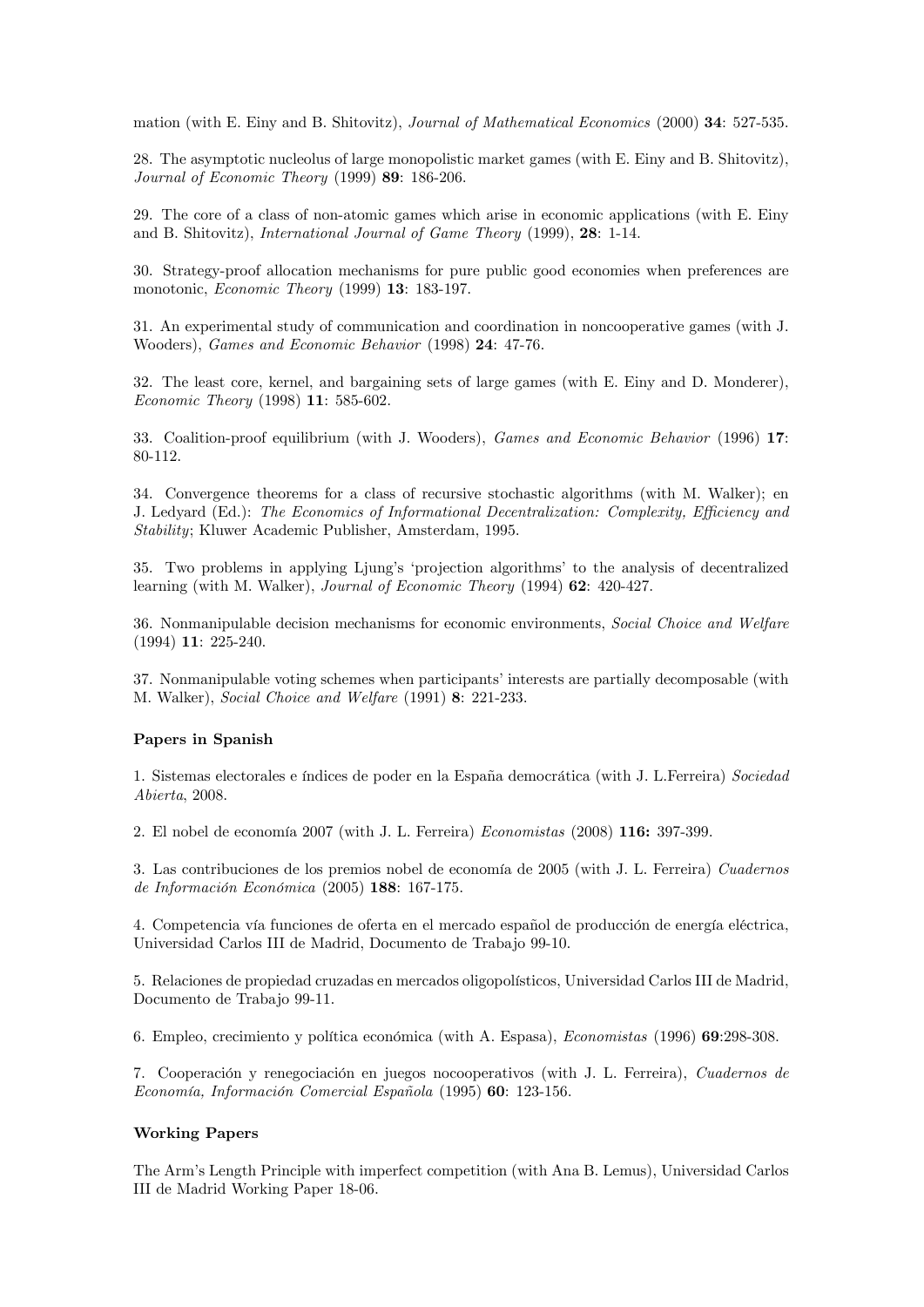Precision of Public Information Disclosures, Banks' Stability and Welfare (with Tuomas Takalo), Bank of Finland Research Discussion Papers, 2021.

#### Thesis supervision

Mikel PÈrez-Nievas: Collective decision mechanisms with asymmetric information, September 1999. Current Position: Associate Professor, Departamento Fundamentos Análisis Económico, Universidade de Santiago de Compostela.

Juan Delgado Urdanibia: Oligipolistic competition in deregulared markets, May 2002. Current Position: Independent Consultant (formerly Chief Economist, National Competition Commission, Spain).

María José Moscoso: Strategy proof allocation mechanisms, June 2002. Current Position: Associate Professor, Departamento de Matemática Aplicada, E.U.I.T.I., Univ. Politéctica de Madrid.

Ana B. Lemus, Essays on price regulation, November 2013. Current Position: Economist, Comisión Nacional de los Mercados y la Competencia, Spain.

## Research Grants

## A. Spanish Government

Ensayos de economÌa p˙blica I-III. PB93-0230 (1993-1996), PB96-0118 (1997-1999), SEC2000- 0173 (2001-2004). Investigator.

El estado del bienestar y la economía de mercado: aspectos institucionales y políticos I-IV. PB94-0378 (1995-1998), PB97-0091 (1998-2001), SEC2001-0973 (2002-2005), SEJ2004-07861 (2005- 2007). Principal investigator.

Sector público y regulación en una economía de mercado I-IV. SEJ2007-67436 (2007-2012), ECO2011-29762 (2012-2014), ECO2014-55953-P (2015-2018), PGC2018-098510-B-I00 (2019-2022). Principal investigator.

#### B. Comunidad de Madrid

Estudios de microeconomía y economia industrial, CCG06-UC3M/HUM-0886 (2007). Principal investigator.

EXCELECON, 2008/00186/002 (2008-2012). Co-Principal investigator.

Economía Política y Regulación, H2019/HUM-5891 (2020-2021). Principal investigator.

#### C. USA National Science Foundation

Prices and trading patterns in markets with asymmetrically informed traders, SBR-9810481 (1998- 2000). Principal investigators: Diego Moreno and John Wooders

#### D. Other Sponsors

Karl Eller School of Management, University of Arizona. Strategy-proof mechanisms in economic environments (1991-1992). Principal investigator.

Cátedra Gumersindo de Azcárate, Ministerio de Asuntos. Sociales Estudios sobre la evolución del bienestar en España (1995-1997). Investigator.

Comisión Nacional del Sistema Eléctrico. Competencia en el sector eléctrico español: efectos sobre el bienestar y la competitividad (1998-99). Principal investigators: Eduardo Ley and Diego Moreno.

Fundación BBVA. Competencia en subastas de Internet (2004-2006). Principal investigators: Diego Moreno and John Wooders.